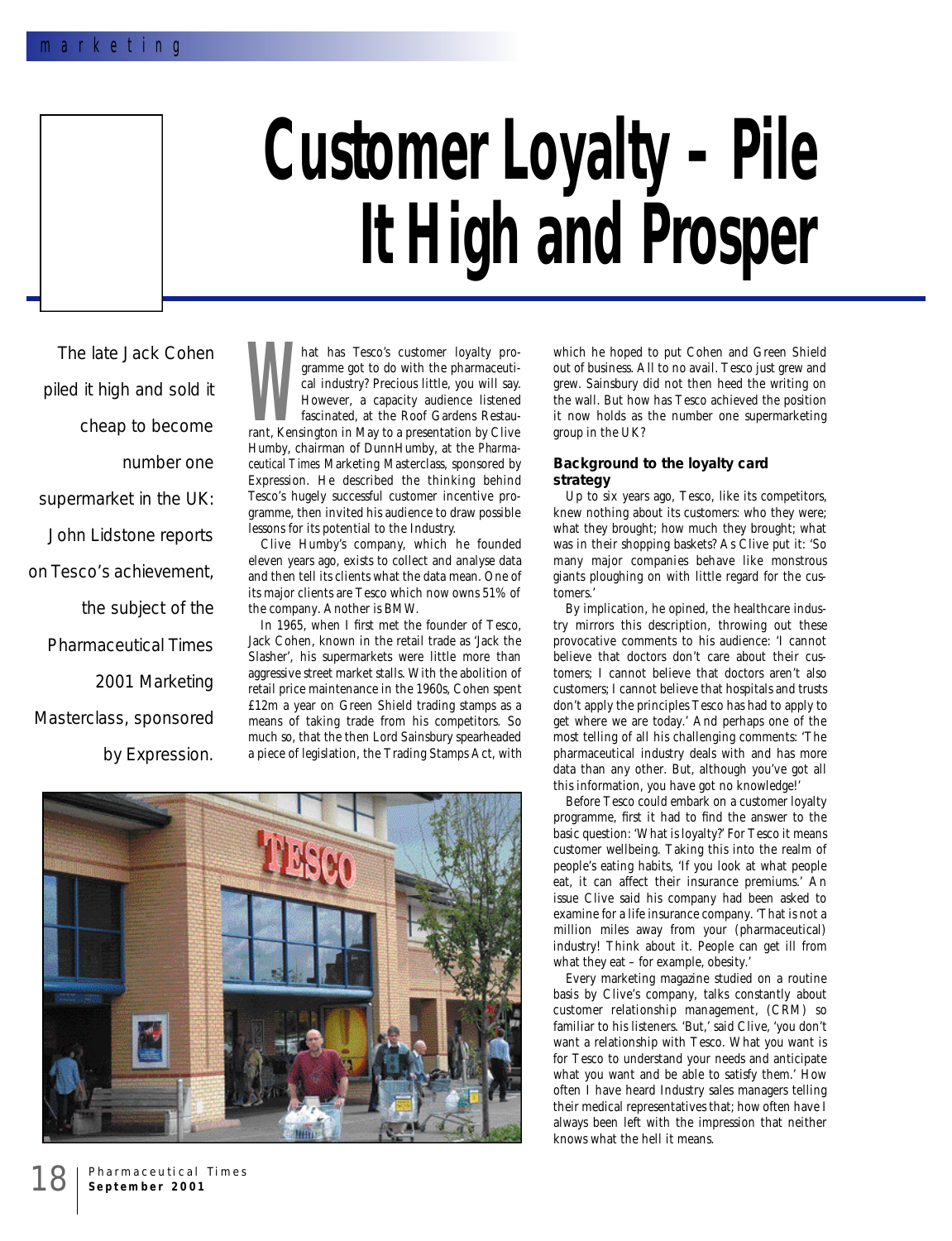## **What does customer loyalty mean?**

It is not customer loyalty to Tesco. It should be Tesco's loyalty to its customers. A great many firms treat non-customers far better than their existing ones. If you are a customer of a bank or insurance company, it is impossible to get a bank loan or a mortgage at the attractive terms offered to non-customers. Likewise, if you have a car insurance policy, you will be refused the offers promoted to non-customers by your existing insurance company!

Loyalty, for Tesco, has become a philosophy of reserving the best deals for their loyal customers. Tesco also acknowledges that there is no such thing as an average customer. A few look valuable; a few don't and a large number look as though they spend about £1,000 a year in the store. Clive mentioned how many people thought that Tesco's customer loyalty card was going to be electronic Green Shield stamps. 'If it was just that, giving away one per cent of your turnover, what's the point, remembering what I have said about non-customers? That would have benefited people who only shop at Tesco when price is less than elsewhere.'

The foundation upon which Clive built the case for the Tesco loyalty card strategy was having good data about customers. If the data are used properly, it can change the way you do business. That will make a difference. Just using a club card as an incentive is no better than saying: 'The cost is £1.25 if you pay cash or £1.00 if you use your loyalty card. It gets you no further than the next sale.'

Tesco started card trials at twelve stores in 1995. Today, six years on, Tesco have 20 million users! Of those, 10 million shoppers are active in any thirtyweek period; 65% of all Tesco customer transactions are made on Tesco loyalty card.

### **How was the incentive programme launched?**

Customer service commitments are very expensive, so it was essential that Tesco staff understood the implications of the Tesco loyalty club. Tesco had 140,000 educational videos made which were sent out to staff on the Tesco checkouts. This video explained: 'Why we are doing it; what we expect to get out of it; why it is important to understand what is going on.'

Before the club card was launched, Tesco had 15% of the retail food trade. Within six months this rose to 18% coming from competitors such as Asda

and Sainsbury's. But, in addition, Tesco gains a large amount of secondary trade in areas such as alcohol where people had before not bought from Tesco. The Tesco club card was a powerful incentive for them to do so. Initially, the trade and national press were sceptical, reporting that this was just another updated form of the Green Shield trading stamp incentive. And an expensive one at that, an investment of £300 million over three years and 4.5% of company profits.

But now it is universally recognised to have worked. The proof is in the figures. Tesco has 10 million active customers and one third of all homes in the UK are in the Tesco club card scheme. It took eighteen months to break-even on the expenditure and between six and seven months on incremental costs against sales.

#### **Your shopping basket describes you**

One of the most intriguing set of facts to come from Clive's presentation was the picture he painted of us as shoppers based on: 'You are what you eat.' Tesco now has accurate people profiles derived from the contents of our shopping baskets, eg, those who are healthy; those who are unhealthy; those who have teenage children; those who have children about to leave home; parents preparing for school half-term; families planning to go on holiday; families returning from holiday; a shopper with a car on a parking meter; someone on a tight budget. From such profiles, customer segmentation has been essential for Tesco.

Until the club card arrived, all Tesco knew about its customers was what they bought, not why. Now it defines customers by major segments such as: single person, young married with no kids, married with babies, married with teenage children, old aged; by can cook, won't cook, daring adventurous cook, by promotion orientation, by fragmented meal families. This segmentation has enabled Tesco not only to identify the needs of these segments, but to aim segmented Tesco magazines at them carrying specific product offerings, reflecting their buying patterns and habits. There are no less than twentyfour of these Tesco customer magazines being circulated.

# **The price myth**

Tesco discovered that about 38% of their customers care about price, based on  $700$  products